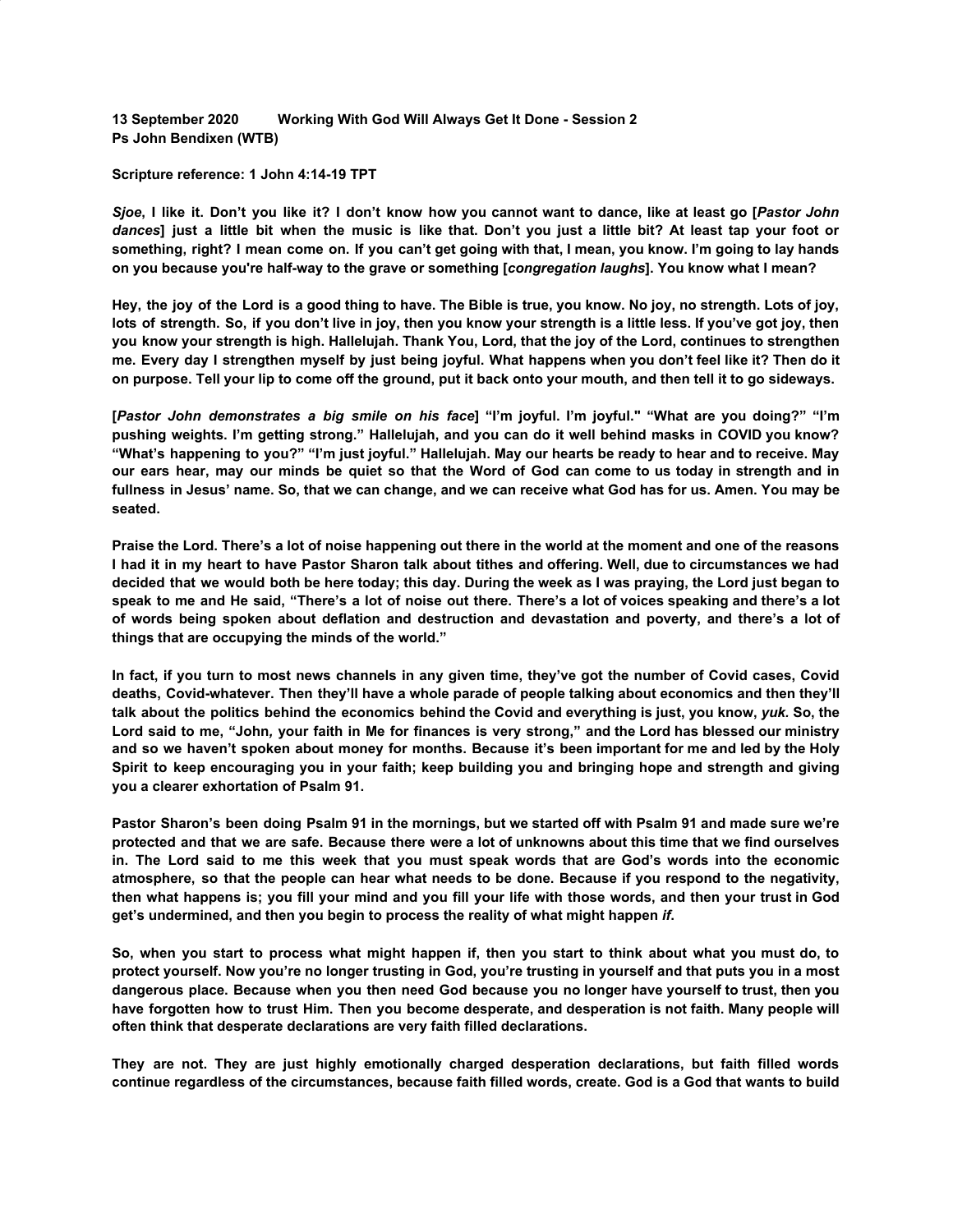up, He wants to create, He wants to do good things for you. He wants to have abundance. He wants to do **good things. God creates; the devil deflates. God creates; the devil deflates.**

I want to read you this scripture from The Passion Translation and it says, <sup>14</sup>Moreover, we have seen with our own eyes and can testify to the truth that Father God has sent his Son to be the Savior of the world. (1 John 4:14 TPT). You see, Jesus, the Father understood, and it was interesting, because I didn't know what Pastor Sharon was going to say. She talked about; giving the least and the little bits of what I've got left over to give to God. God gave His best, because He had you in mind. He knew that anything, but His best, could not **actually bring salvation. Only the best could bring salvation, and Jesus was His best.**

He gave His best for salvation and we happen to think that actually the best is not good enough for us, to save us from our stuff; we've got to go and fix our stuff. That's the biggest lie of the devil, that when reality comes to your life, that you got to fix it because you made the mess, so you got to fix it. You see, that's a performance mentality and it's a punishment mentality that's in society. "You made that your mess, you fix **your mess."**

God said, "You made your mess, I came to fix it," and it didn't cost you anything. All you have to do is believe me and then keep believing me and I'll keep fixing your mess. Come on, this is the greatest story of salvation. That's what tithing is all about. Tithing is not about "God needs your money." For goodness sake, He made the world with His words; He created all the gold and silver that is in the world. He created **everything that ever lived and ever will live, has come by the Word of His power.**

What do you think He needs your money for? Huh? He needs you to give money to earthly messengers, so that He can bless you from Heaven. Why must you give money to earthly messengers, being the church? Because it's through the earthly messengers that He's going to bring words to you. Not only will He also speak to you personally, but for the directions that you need in your life; He's going to use earthly **messengers. That's what He says in His word. To bring truth to you.**

<sup>15</sup>Those who give thanks that Jesus is the son of God live in God and God lives in them. <sup>16</sup>We have come into an intimate experience with God's love and we trust in the love He has for us. This is time for us to trust in the love that God has for us. I'm going to speak about words and the trust of God's love in a minute. God is love and those who are living in love are living in God and God lives through them. <sup>17</sup>By living in God, love has been brought to its full expression in us, so if you are not experiencing the full expression of God's love, He's going to give you the answer. What happens next? ...so that you may fearlessly face the day of **judgement…**

Let me tell you; if you are found in the love of God and you can face the day of judgement, then you can face every other day. You can face every day of accusation and judgement against your mess. Do you get what I'm saying? There will be a day when every man will be held to account for all of his stuff that he didn't do in believing God. What He did with Jesus or what he did not with Jesus, there will be a judgement day. This Bible says that if we are found in the love of God, living in the love of God then we can approach that judgement day fearlessly. Right? Am I reading the truth? So that means; if I can face that day fearlessly, I can certainly face today fearlessly. That means that there's nothing that's in this day that can hold me down. **…because all that Jesus now is, so are we in this world.**

When we walk in the love of God, then as Jesus was, and Jesus is now, so are we, <sup>18</sup> Love never brings fear for fear is always related to punishment but loves perfection drives the fear of punishment far from our **hearts. <sup>19</sup>Whoever walks constantly afraid of punishment has not reached loves perfection. Our love for others for others is our grateful response to love God first demonstrated to us. (1 John 4:15-19 TPT).**

So, if we have any fear about anything, then it just means that God's love has not been perfected in us. If God hasn't perfected His love in us, that means that we are constantly listening to other voices that are telling us something different and we respond to those voices that's telling us something different, and so then God's love is not perfected in us. This world that we live in, is full of voices and the world that we're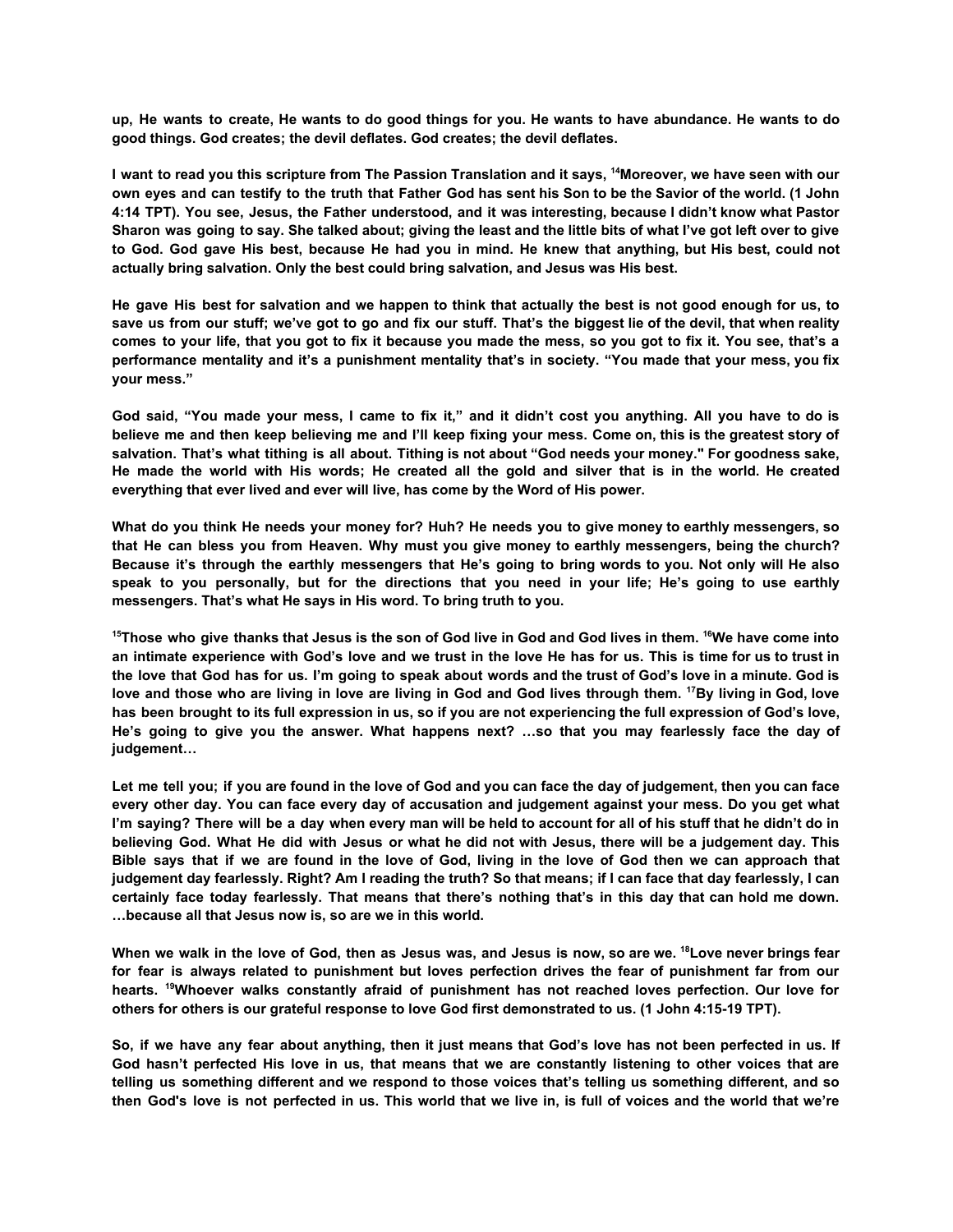**living in is a very performance measured world. The performance measurement is always about what you** can produce, it's about your behaviour, it's about many things and so you get judged on what you do and **say and so then you're either rewarded or punished, depending on which line you fit.**

Well, Jesus never actually took that, and the Father never took that stance with us. He said, "Actually there is **nothing you can do, ever that's good enough. So just understand the best performance you could ever** perform in My eyes, it's like dirty rags. You got nothing that's good enough for Me, nothing. You got nothing that's good enough for Me. So, what I'm going to do is bring my best", Jesus, "I'm going to let Him represent you and I'm going to let Him die for you, and then when I raise Him from the dead, now nothing about what **you do ever matters again, other than you just believe that He paid the price for you."**

When you believe Jesus paid the price for you, you have now the same relationship with God the Father that Jesus has. Same relationship. It's not about performance, it's not about how well you do things or don't do things. Jesus died because you could never do it right enough. So, you're still not doing it right enough. I'll tell you what; the devil will make sure that as he deflates you and he divides you and he distracts you and he deceives you, that you will always not be good enough. and he will always bring it to your thought and bring it to your life; you're not good enough. That's why you have to constantly stand behind the Blood of Jesus and say, "Don't talk to me, talk to the Hand." It's the Hand that's got a nail-pierced hand in it. "Talk to the **blood of Jesus, He makes me perfect and in that my love can now be perfect."**

When I find myself in a situation, as I did many years ago, I didn't have food in my cupboard, I couldn't pay the rent, I didn't have a car. We were really in very desperate financial circumstances. I did what Jesus did. Pastor Sharon and I did what Jesus did. When Jesus didn't have money, He told Peter to go catch a fish, cut the fish open, take the coin and go pay taxes. You understand, he arrived at a place where there is a requirement for money, He didn't have money. He didn't go and borrow from aunty, uncle, sister, cousin who lives around the corner, in the town that He was visiting. And then, "I'll just get the money back to them and pay them when I got money, because Judas, who is the treasurer, is not with Me, he is on the other side of the lake, but I will send someone to pay the money back." He didn't do that. He said, "I'm going to do what my Father would do, and I'm going to meet the need through my Father." He says, "Peter, go catch a fish, and when you catch that fish, cut the belly open and you will find a coin in the belly, and you can go pay the **taxes."**

One fish, whole lake, thousands, millions maybe fishes, one fish? Have you lost it Jesus? No, when I speak the words that the Father tells me to speak, to go fishing in a time of tax collection, then I go fishing. Because when I'm fishing. God brings money to me, It doesn't matter. I could have decided to go and work my network, but my answer was in my fishing. Jesus takes the money, He pays the taxes, and moves on, **because the answer is in obeying Jesus.**

That's what I did. I went with my wife, and I would go and stand with those open cupboards that were bare, they were empty, the open fridge, that was empty. We had nothing. We didn't have money, we didn't have anything, and we began to speak to them and we'd say, "If Jesus could do it, so can we" and we speak to these cupboards and we command them to be full with groceries. Then people provided groceries for us, and they began to get filled with groceries. Then we started to take half of our groceries and sow it to people that were in the same situation as we were. A miracle happened. As we gave half of the groceries, more groceries **kept appearing and kept appearing.**

When I needed petrol, people used to come and literally put money in my car, that I didn't even know about, and I would go and look in my cubby hole, and I would find money in my cubby hole. I thought, if I didn't get to work today with enough petrol in this car. I don't know how I'm going to get home, but maybe during work, I'll earn something or something will happen and then I'd open the cubby hole and there was money to get petrol to work and back. Then God made something happen at work and would earn money. I spoke money, I speak words. Life and death are in the power of words. I spoke the words that God wanted me to speak into **my environment.**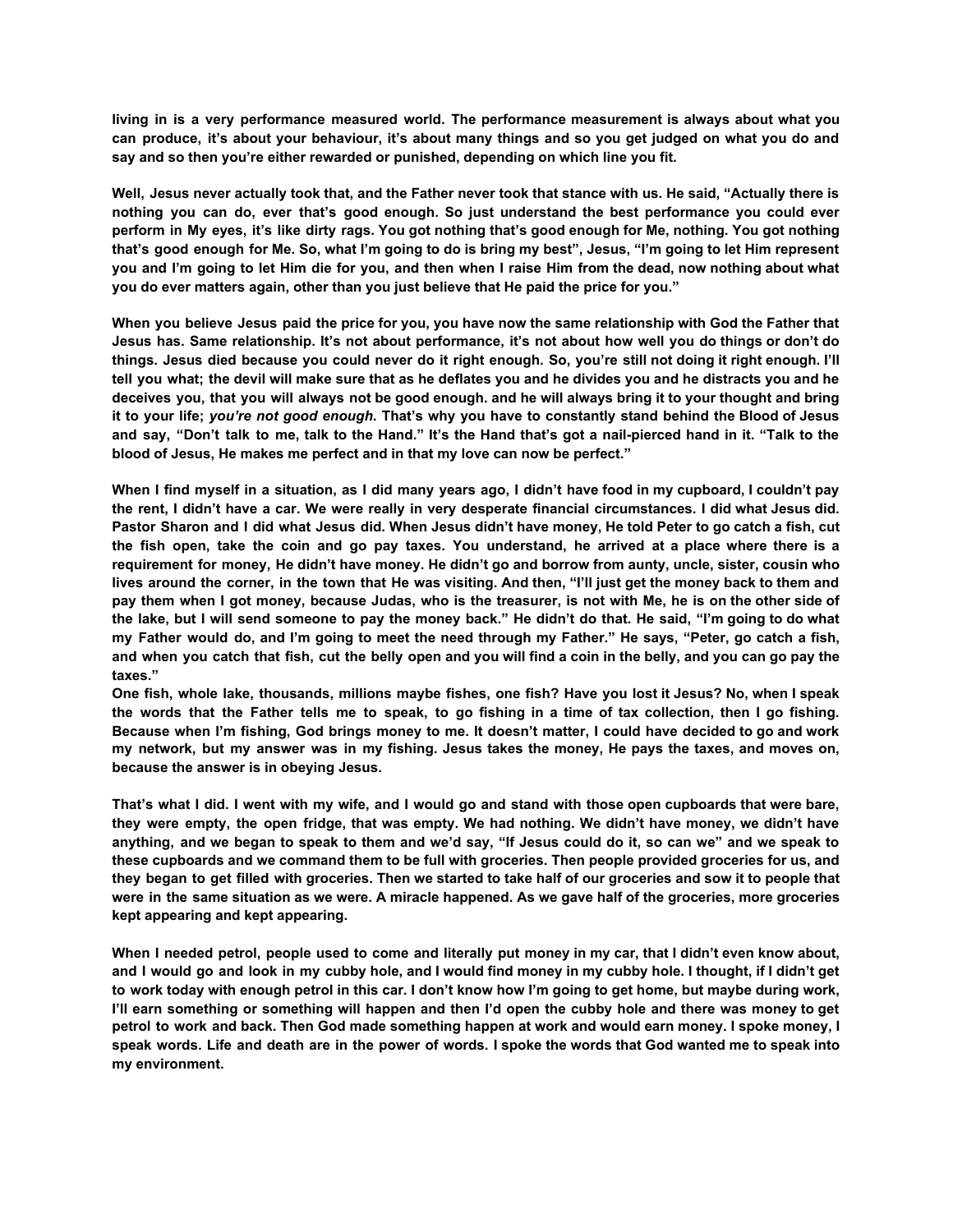Here is what happens; when you come into an auditorium like this and you come to church, and you come to hear what's going on. You are getting motivated, the Word of God speaks to you, and you get inspired and vou feel the love of God and you want to praise the love of God. Then you go out, and in a couple of hours or a couple of days you got to go to Checkers or Pick n Pay or whatever it is, and you got to go stand in line and buy food, and you don't have the right amount of money for the amount of food that you need to live. Now you're saying that, "Sunday, God was a real God and I know He is a real God, but the real God that I **need now, is I need God to show up and pay money for me."**

The reality of this problem becomes bigger than the God that's in your heart. Then you look to solve the problem for yourself because the God that's in your heart is too small. It is not that He is too small, He's too small in your heart, but as you live in Him and in the Love of God, and as you begin to give yourself over to God, and He begins to say, that those who live in love are living in God and God lives through them. You begin to find that the God that lives through you begins to create for you. He begins to create answers where there are only problems. He begins to create solutions when no one else can provide anything for you, He begins to give you creative ideas that solve problems that create solutions, and then people will pay for that. **But this is not a** *get-rich-quick-scheme***, and this is not a** *fix-your-problem-overnight* **problem.**

What happens is that people don't speak the Word of God, and they just give God space for whenever they feel they want to give God space. Then when their circumstances get desperate, they pray very intense and **very desperate prayers. They think they're in faith because of the intensity of their prayers, and the** desperation of their prayers, and the desperation of their need and they say, "Surely God must answer my **need because of the desperation that I'm in." God never responds to need, God responds to faith.**

That's why, in the language of the world, we have to speak the language of faith and not listen to what the **world is saying. We got to speak the language of love, and not speak what the world is speaking. Amen.**

I need my son's up here. If you want to go sit at the back and take your time when you know I'm going to call you... Come stand here, please boy. [Brynn comes to the front] I mean, this is my son, and I love him, because we have a good relationship, we know each other. I can hug him [Pastor John hugs Brynn], and I can be close to him, and there's no skaam here. He is a big boy. He is much bigger than me, but that doesn't **mean I can't love him, and I love him a lot, I just want to hang around him.**

So, you understand that this kind of love comes from proper relationships? This is not fake, there's lots of things that have been said, and lots of understanding that have happened, there's real trust, there is a covenant bond here. Right? [Pastor Garth comes to the front] So, I didn't do this in the first service, but he has a special kind of way that he loves on me. Letting you into a secret here between me and him; secret. You know what you are going to do? So, when we do this, and I hug him like this [Pastor John hugs Pastor Garth] What does he do? You see, he rubs his ear against my ear, every time, a coconut, but there's love here. There's a bond here because there is no fakeness here, because I've never allowed his mistakes to damage our relationship, or his [Pastor John gestures to Brynn]. My love for them, they've always known, **has stood as a solid rock, immovable.**

There are a lot of things they did that removed themselves from me because of what they did, but that didn't **change my love for them. Look what happens when we come together and we stand together, father and** sons, we are a powerful force. When I say, "Come, let's speak and create what you need in your life." I'm standing here and I am waiting, and I'm waiting for them to speak. Now if they speak words of blessing and prosperity and they speak words that I would speak. So, they would say, "What does my father want for **me?" What do I want for you Brynn?**

**Brynn:**

**Supernatural increase, joy overflowing, the love of God in me flowing through me, full demonstration.**

**Pastor John: What do I want for you Garth?**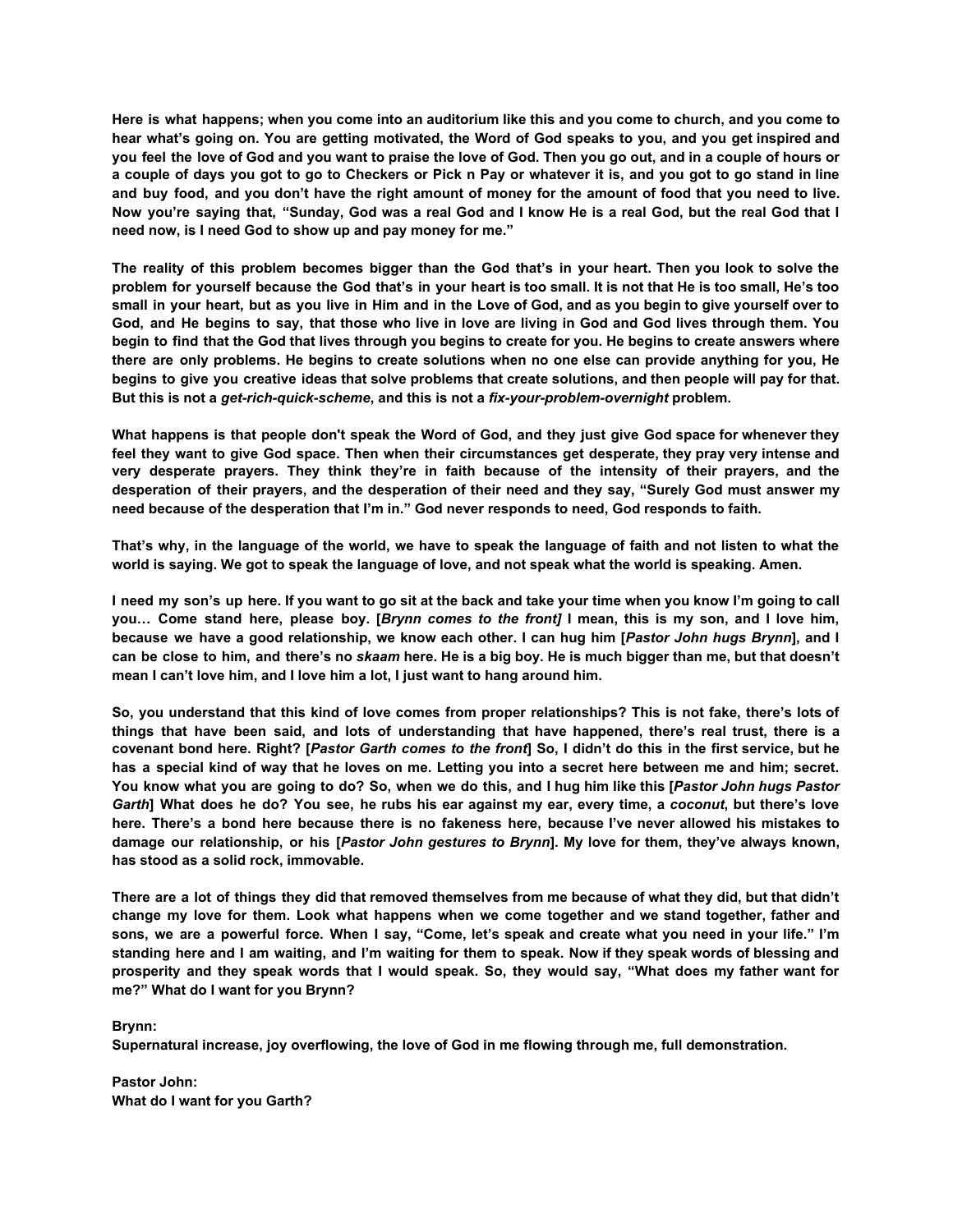**Pastor Garth: Greatness, goodness, abundance, supernatural increase, confidence, great faith.**

**Pastor John: Don't you want lots of cash?**

**Pastor Garth: Absolutely!**

**Pastor John: You want lots of cash?**

**Brynn: Yes, overflowing.**

**Pastor John: More than one house, too?**

**Pastor Garth: Yes, amen. For a while hey, for the lots of children.**

**Pastor John:**

**Troops of children that you are breeding [***Congregation laughs***].**

You see, I can get into agreement with them because that's what I want for them. As long as they keep speaking it, what they start to do is they start to get to my creativity as God the Father and I start to say; "Angels you hear my boys are speaking, go fix it, go fix it. Go and make those houses happen, go and make those things, go and make those blessings, make that prosperity, make that joy, make that money, oh I see there is a bit of a tangle up there, it is delayed", now I send the Holy Spirit; Holy Spirit go minister to Garth, tell him not to quit with his words, because there is a delay there, the devil got involved in that, those demonic angels that have tried to stop money through that channel, that person was supposed to give him the money, and he didn't because he got afraid, he got to channel some money so that it will take a bit more time. Go and encourage him, go and encourage him, go and encourage him. Then, an angel will come and encourage him, or a person will come and encourage him, and he is thinking all the time. "How come this **thing is not happening, how come things don't?"**

Hey, just keep speaking creativity, "My power is working, My power is working, My life is working, it's coming, it's coming, I don't care, Covid, no Covid, Father and sons, you create your future. That's what **tithing is about. Your tithing is that you trust God with your future. He doesn't need your money.**

**Pastor Garth: Tithing is doing this.**

## **[***Pastor Garth and Brynn hugging Pastor John***]. Pastor John:**

**There you go, that's what tithing is doing. Good job guys. Praise the Lord.**

So when you feel like, "This is real, and I'm tight and things are feeling bad and I'm feeling hopeless", just remember this analogy; the more you speak the Word, the more God puts His arms around you, and He is **creating goodness, opportunities, momentum, good things for you, just keep speaking what He would say about your future. Please stand with me please.**

That's why I say to you every day, it's an important thing, it's not just a nice thing, I do it every day. I put my hand on my chest like this, and I wake up in the morning first thing, wake up in the morning and say; I am a son of God, and I thank you, Lord that I am a son of God because today I can stand behind the blood of